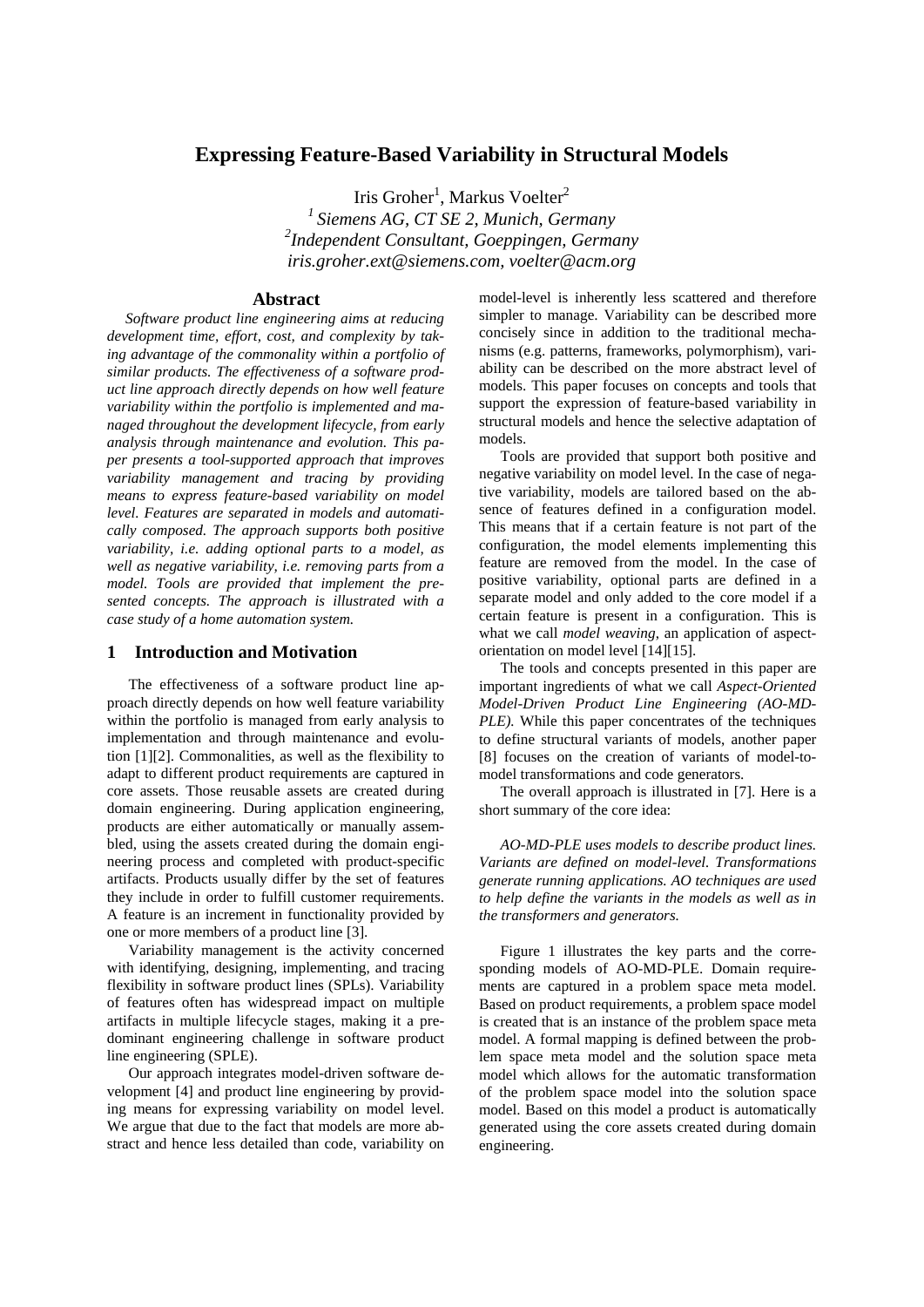

#### **Figure 1: Aspect-Oriented Model-Driven Product Line Engineering**

The remainder of the paper is organized as follows: Section 2 demonstrates how to implement featurebased variability in structural models and tools that realize the presented concepts. Section 3 illustrates the case study and how the introduced concepts were applied there. Related work is discussed in Section 4, while Section 5 summarizes the paper and provides an outlook on future work.

# **2 Expressing Variability in Structural Models**

### **2.1 Model-Driven Software Development**

Model-driven software development (MDSD) [4] improves the way software is developed by capturing key features of the system in models which are developed and refined as the system is created. During the system's lifecycle, models are combined and transformed between different levels of abstraction. In order to be processable by tools, models have to be formal. This means that every model is an instance of a welldefined meta model representing the abstract syntax of the model.

A Domain Specific Language (DSL) [4] is a formalism for building models: It encompasses a meta model as well as a definition of a concrete syntax that is used to represent models. The concrete syntax can be textual, graphical or using other means such as tables, or trees.

#### **2.2 Kinds of Variability in Models**

We distinguish between two kinds of variability: structural and non-structural. Structural variability is described using creative construction DSLs, whereas non-structural variability can be described using configuration languages. Figure 2 illustrates the spectrum of languages commonly used for expressing and binding variability.



**Figure 2: Expressive power of DSLs** 

Figure 3 shows the meta model of a creative construction DSL. It is a meta model that can be used for creatively constructing data structures. Any number of models can be defined, by instantiating and composing meta model elements. Figure 4 presents two example models a) and b) that can be constructed with a DSL (using the familiar concrete syntax of UML) that implements the meta model in Figure 3.



**Figure 3: Creative construction meta model** 

Figure 5 shows a feature model of a stack using the notation defined in [9]. The feature model expresses a certain configuration space, i.e. the model is an expression of configurative variability. A specific configuration is described by selecting a valid subset of those features according to the constraints expressed by the feature model.



**Figure 4: Example models** 

To align feature modeling with general MDSD terminology, it is useful to consider the feature model a meta model and the concrete configurations models.



**Figure 5: Feature model of a stack** 

We have shown that there are two fundamentally different kinds of variability, and consequently, two different kinds of DSLs: creative construction DSLs and configuration DSLs. Models built with creative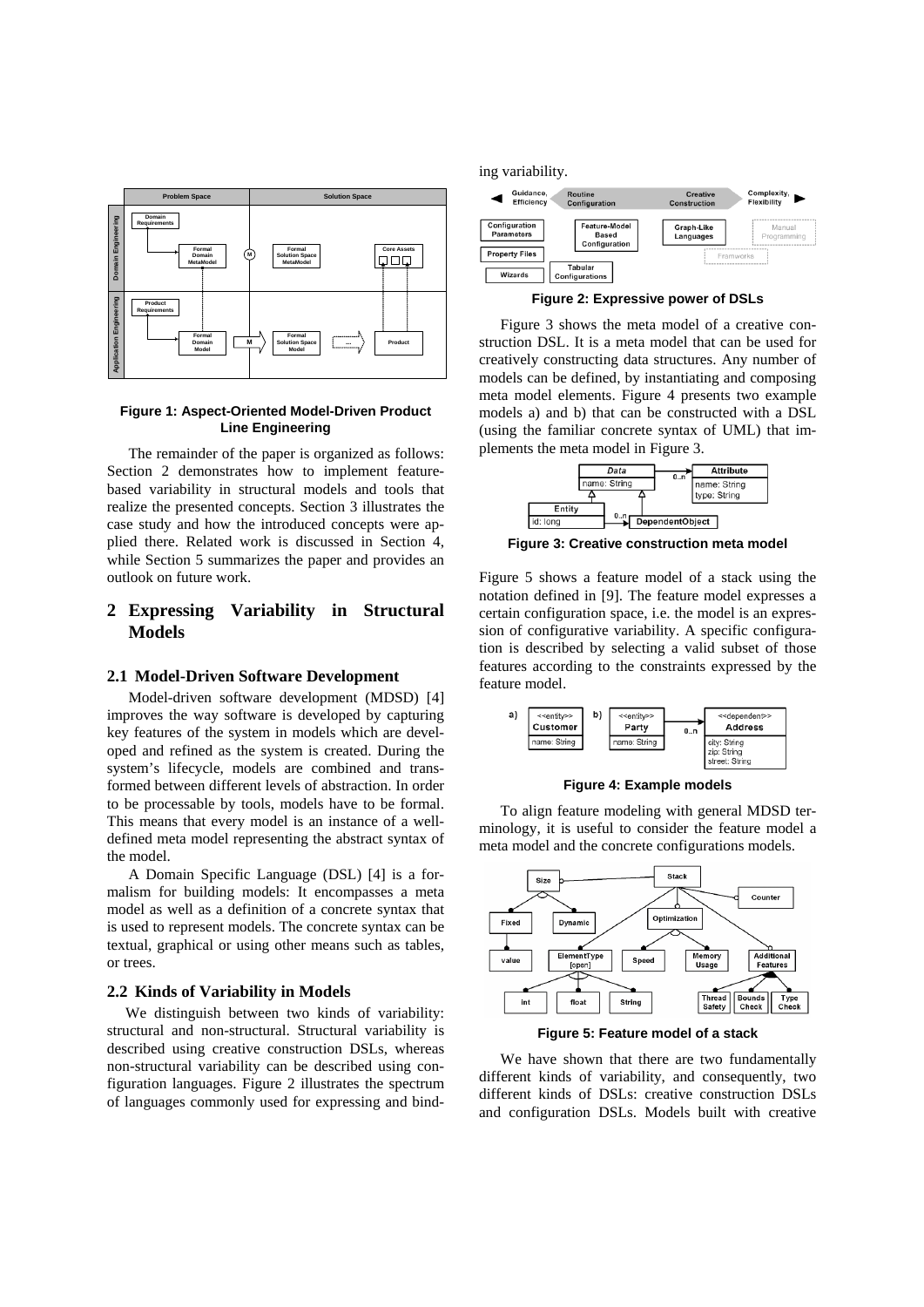construction DSLs (we call those structural models) often have to be adapted based on a product configuration. In other words, we want to use a configuration model to define variants of a structural model. This is especially useful in the context of software product line engineering.

As an example consider a creative construction DSL for home automation systems. Such a DSL allows to creatively connect devices to rooms and floors. Such a model can be adapted using a configuration DSL. Additional features such as security can change the creative construction model by for example adding motion detectors and fire sensors.

The next sections show how this can be achieved using our approach and how available tools implement the presented concepts.

# **2.3 Implementing Positive Variability in Structural Models**

Positive variability starts with a minimal core and selectively adds additional parts based on the presence or absence of features in the configuration models (see Figure 6).



**Figure 6: Positive variability** 

Model weaving assists in the composition of different separated models into a consistent whole. It allows to capture variable parts of models in aspect models and weave them into a base model. Consequently, the base model is minimal in that it only contains elements common to all products. Product-specific parts are added when needed.



Figure 7 shows how model weaving works. A given base model (M A) and an aspect model (M Aspect) are woven. The aspect model consists of pointcut definitions that capture the points where in the base model the additional model elements should be added. The aspect model also contains these additional model elements (the "advice", in AO terms). After the weaving process a result model (M A') is created that contains the original base model elements plus the aspect elements added at the appropriate points.

This technique allows for a clear separation of optional model parts and supports automatic composition to create a complete model. We developed a tool called XWeave [10] that implements the presented concepts. We will give more details on the tool in Section 2.5 and present how it was used to implement features in the Smart Home case study.

### **2.4 Implementing Negative Variability in Structural Models**

Negative variability selectively takes away parts of a creative construction model based on the presence or absence of features in the configuration models (see Figure 8).

This technique is fundamentally different to the technique introduced in the previous section. When using negative variability to implement feature-based variability in structural models, one has to build the "overall" model manually and connect elements to certain features in a configuration model.



**Figure 8: Negative variability** 

Figure 9 illustrates how negative variability on model level works. It shows a simple feature model of a party (in the sense of participant, e.g. in a contract). A party can either have an international phone number or a local phone number and is variable in how it is made persistent. There are two optional features, namely the possibility of adding state information and multiple addresses. Features of the configuration model are linked to elements of the structural model below. In this case, attributes and relationships between classes are connected to the features. Those elements are only present in the model iff the corresponding features are part of a configuration.

#### **2.5 Tool Support**

1 1

The tools we built are based on Eclipse [11] as a tool platform, Ecore [12] as the basis for modeling and openArchitectureWare (oAW) [13] as the tool for model processing.

The tool for implementing positive variability is called  $XWeave<sup>1</sup>$  [10]. It is a model weaver that can

XWeave and XVar can be downloaded from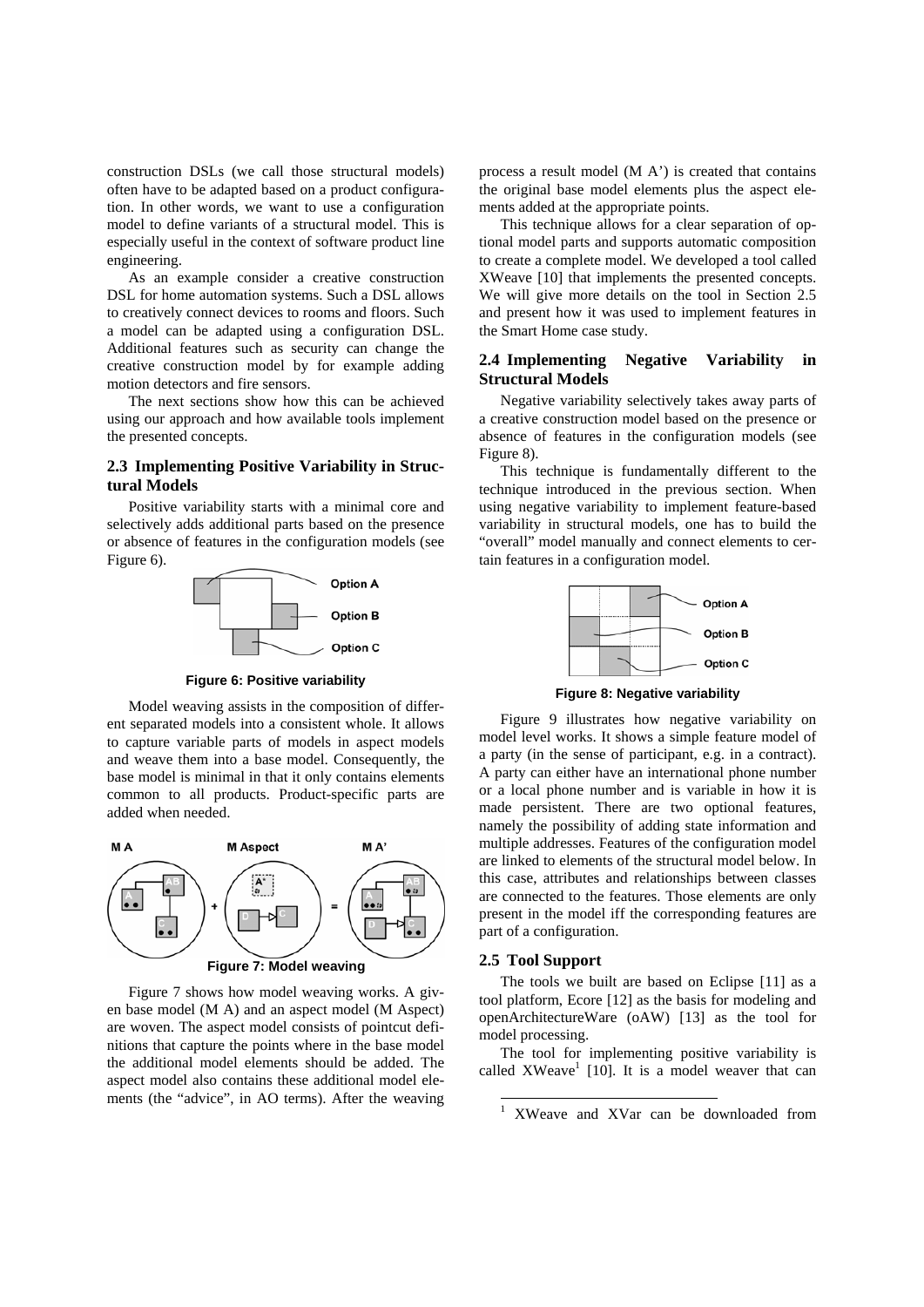weave models that are either instances of Ecore (these are called meta models) or instances of these models (these are called models). XWeave takes a base model as well as one or more aspect models as input and weaves the content of the aspect model into the base model. There are two ways of specifying pointcuts: name matching and explicit pointcut expressions. Name matching means that if a model element in the aspect model has a corresponding element in the base model (both name and type have to be equal), the elements are combined. Pointcuts can also be defined using a dedicated expression language. Expressions can select one or more elements of the base model and are defined in a separate expression file. Expression have a name and can be referenced by this name. It is possible to use wildcards within pointcut expressions to select several join points in the model with only one declarative statement ("quantification", in AO terms). The language for building those pointcut expressions is oAW's extension language [13], a variation of OCL.



**Figure 9: Negative variability** 

Figure 10 illustrates how XWeave can be linked to configuration models. Aspects that implement optional parts of structural models are linked to features defined in the configuration model. Based on a selection of features, the corresponding model aspects are woven to the base model.



The tool for implementing negative variability is called XVar<sup>1</sup>. It tailors either models or meta models.

http://www.eclipse.org/gmt/oaw/

l

Figure 11 illustrates how the tool is linked to configuration models. A dependency model captures the relationships between model elements and features. According to a selection of features, the structural model is tailored to only contain the model elements needed for the respective configuration.



**Figure 11: Linking negative variability to configuration models** 

Concrete examples on how to use the tools are provided in the next section that illustrates the case study.

#### **3 Home Automation Case Study**

The case study to illustrate our approach is a home automation system (see also [1]), called *Smart Home*. In homes you will find a wide range of electrical and electronic devices such as lights, thermostats, electric blinds as well as fire and smoke detection sensors. Smart Home connects those devices and enables inhabitants to monitor and control them from a common UI. The home network also allows the devices to coordinate their behavior in order to fulfill complex tasks without human intervention.

Sensors are devices that measure physical properties of the environment and make them available to Smart Home. Controllers activate devices whose state can be monitored and changed. Varying types of houses, different customer demands, the need for short time-to-market and saving of costs drive the need for a Smart Home product line and are the main causes of variability. Figure 12 shows an example house. It contains one floor, the cellar, and two rooms including several devices.

| platform:/resource/smarthome.example.largeHouse/src/LargeHouse.xmi                                 |
|----------------------------------------------------------------------------------------------------|
| <b>E</b> Building LargeHouse                                                                       |
| 白 & cellar on level 0                                                                              |
| Room cellar Corridor                                                                               |
| LightSwitch cellarLightSwitch for cellarLight                                                      |
| □ H Window cellarCorridorWindow                                                                    |
| window Sensor                                                                                      |
| Light cellarLight switched by cellarLightSwitch                                                    |
| Room stockroom                                                                                     |
| LightSwitch stockroomLightSwitch for stockroomLight<br><b>BR</b>                                   |
| LightSwitch stockroomLightSwitch2 for stockroomLight                                               |
| 白十 Window srWindow                                                                                 |
| window Sensor                                                                                      |
| 白一 <mark>章:Lig</mark> ht stockroomLight switched by stockroomLightSwitch and stockroomLightSwitch2 |
| └─ ♥ Light Regulator                                                                               |
| Door cellarDoor connects cellarCorridor and stockroom                                              |
| all platform (resource/smarthome ns mm/src-gen/nsmm ecore                                          |

**Figure 12: Example house** 

In the remainder of this section we will explain how to use the techniques introduced in Section 2 to imple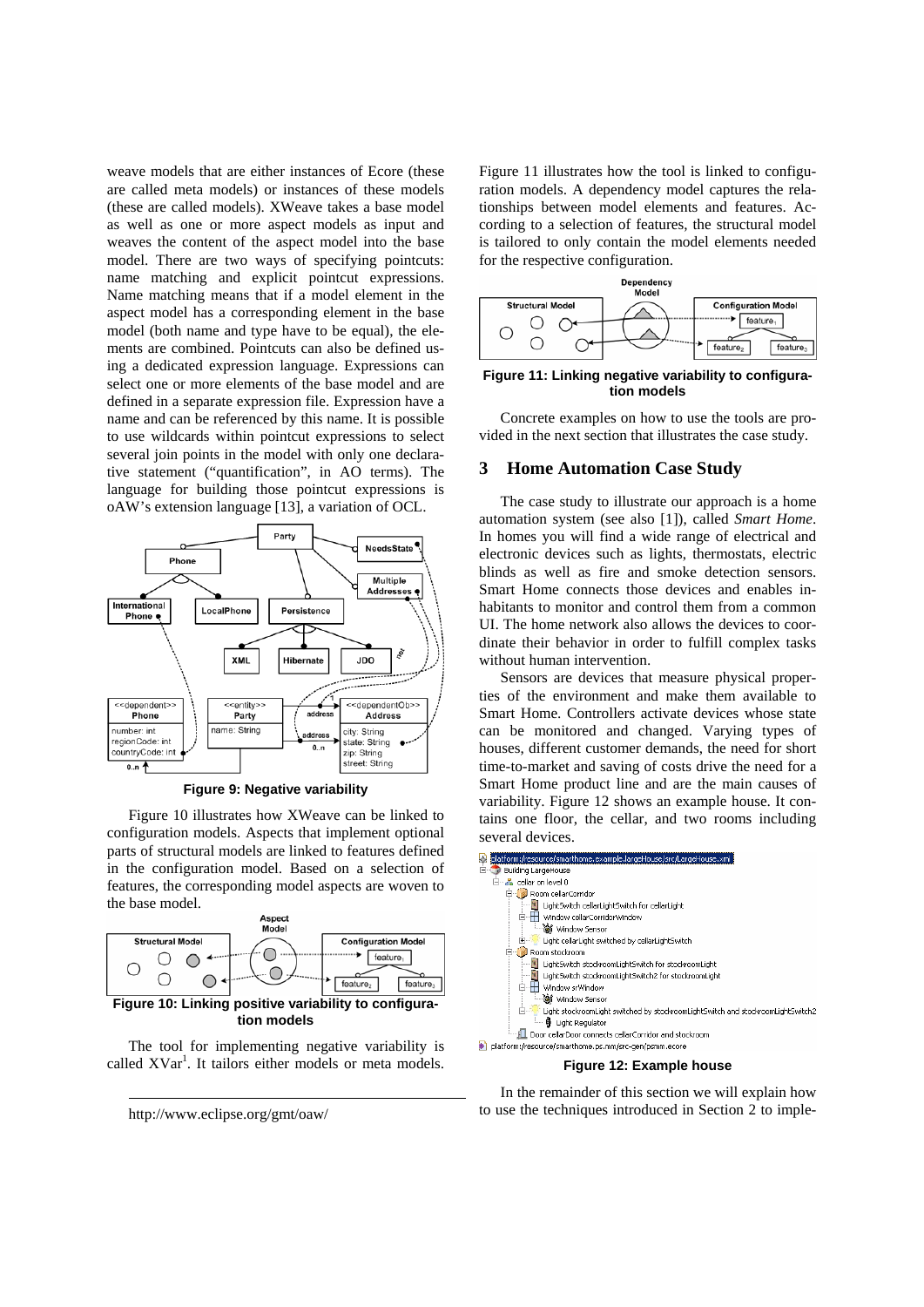ment the Smart Home product line.

# **3.1 Implementing Features using Positive Variability**

This section provides an example of using positive variability to implement an optional feature of the home automation product line. The *automaticWindows*  feature automatically opens the windows if the temperature is a room is above a certain threshold and closes them again if the temperature is below a certain threshold.



**Figure 13: Window automation aspect** 

In order for this feature to be included in a configuration, the necessary devices have to be woven into the building model. Figure 13 shows the aspect model that is responsible for weaving the respective features into the example house shown in Figure 12. The pointcut expressions used in the aspect model are the following:

```
rooms (Building this) : 
             floors.rooms.select (e|e.windows.size > 0); 
windows (Building this) : 
            rooms().windows; 
thermoName (Thermometer this) : 
             ((Room)eContainer).name.toFirstLower() + "Thermometer";
```
Rooms returns all rooms that have windows. To all of them a thermometer should be added and thermoName is a helper function that creates a sensible name for this thermometer. Windows returns all windows of these rooms and a window actuator is added to it.

The resulting (woven) model has a thermometer in each room to measure the current temperature and a window actuator for each window to be able to automatically open the windows.

The dependency between the aspect and the feature is specified in the workflow. If the automaticWindows feature is present in the configuration model, XWeave weaves the content of the aspect model into the house model. The following code snippet shows the respective workflow:

```
<feature exists="automaticWindows">
 <cartridge file="org/openarchitectureware/util/xweave/wf-weave-expr"
            baseModelSlot="houseModel" 
            aspectFile= "windowAutomationAspect.xmi" 
            expressionFile="windowAutomation::expressions"/> 
</feature>
```
# **3.2 Implementing Features using Negative Variability**

This section provides an example of using negative variability to implement an optional feature of Smart Home. The *dimmableLights* feature enables inhabitants to set the light level of lights instead of only turning them on and off.

| <b>E</b> . $\triangle$ Dependency Model |                                                         |  |
|-----------------------------------------|---------------------------------------------------------|--|
| ← Dependency authentication             |                                                         |  |
| Dependency windowStatusPrinter          |                                                         |  |
|                                         | Dependency thermoStatusPrinter                          |  |
|                                         | Dependency dimmableLights                               |  |
| Properties 23                           |                                                         |  |
| operty                                  | Value                                                   |  |
| Feature                                 | LE dimmableLights                                       |  |
| Model Elements                          | E Attribute lightLevel, Operation getLightLevelSetting, |  |
| Name                                    | LE dimmableLights                                       |  |
|                                         | Eigura 14: Danandanay madal                             |  |

**Figure 14: Dependency model** 

The interface of the light driver contains all operations, including the optional operations to set the light level (see Figure 15). The dependency model shown in Figure 14 manages the relationships between the dimmableLights feature and model elements. According to this dependency model, the base model is tailored in case the feature is not part of the configuration. The interface then only contains operations to turn lights on and off.



# **4 Related Work**

AMW, the Atlas Model Weaver [16], is a tool created by INRIA as part of the ATLAS Model Management Architecture. It's primary goal is to establish links between models. In the first phase of working with AMW, a number of links are established between two or more models. This process can be manual or semi-automatic. The result is called weaving model. Based on that model, one can generate model transformations that merge models. AMW is similar to XWeave as both tools can weave or merge models. There are, however, important differences. For example, AMW contains an interactive tool to build the weaving model, whereas XWeave uses name correspondence or pointcut expressions. XWeave integrates well with the rest of the oAW tools. For example, it is compatible with OAW's workflow engine and uses the